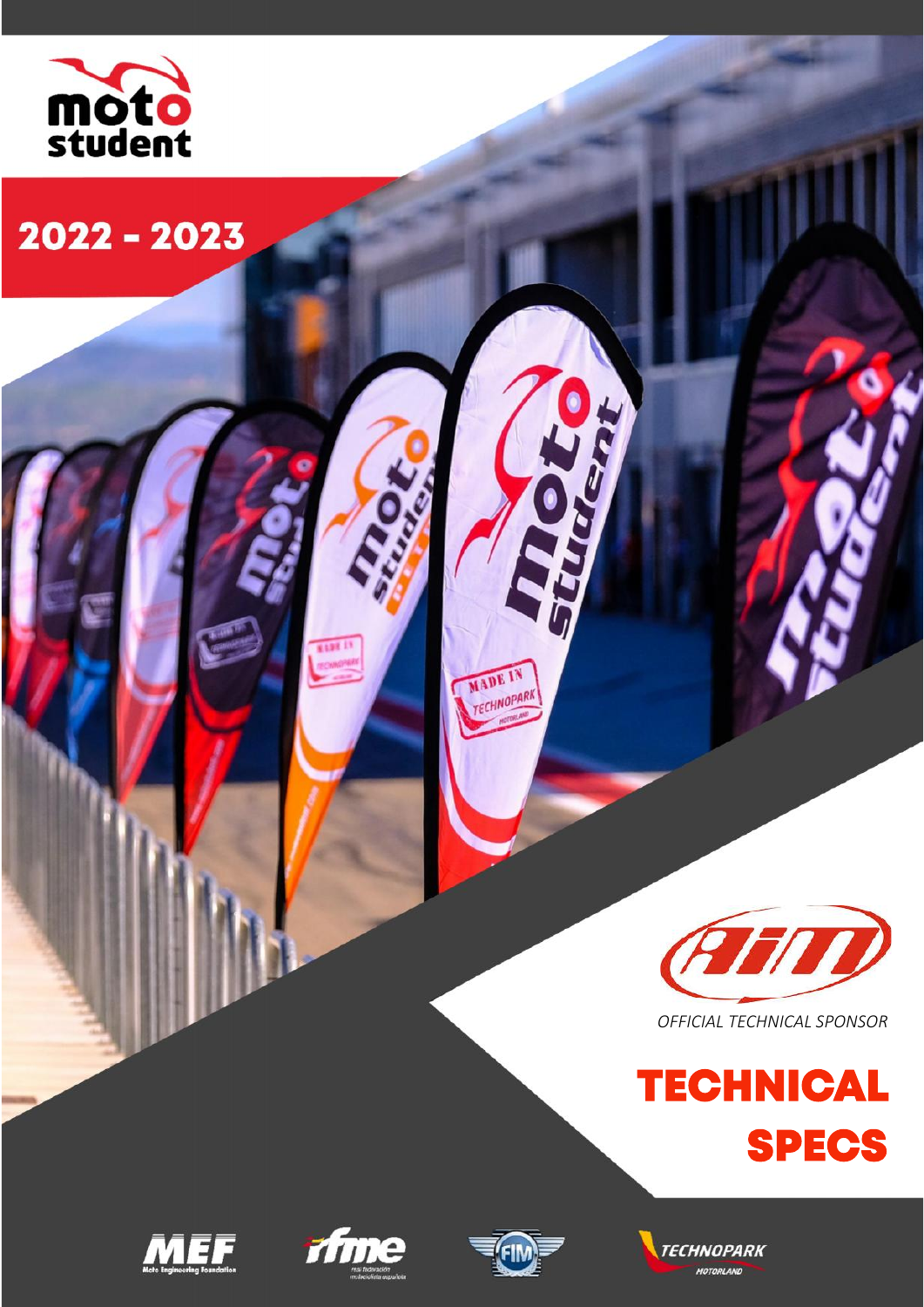



# **VII MOTOSTUDENT INTERNATIONAL COMPETITION**

# **2022 - 2023**

# **OFFICIAL TECHNICAL SPONSOR: AIM**

AIM, through its Official Technical Service DSMR Racing Group joins the VII MotoStudent International Competition 2022-2023 as Official Technical Sponsor for the all MotoStudent teams.





## **AIM Electronics Racing Systems**

AIM, established in 1976, is today a world leader in Data Acquisition for Racing applications. Its Official Technical Service DSRM Racing Group has developed two specific kits focused on the needs of the MotoStudent teams:

- MotoStudent Petrol Basic Kit: The base kit that will help MotoStudent teams to develop the prototype and achieve the optimum setup for the MS2 Phase Tests.
- MotoStudent Petrol Advanced Kit: A highest performance step to get a total parametrization of the motorbike.
- **O** MotoStudent Electric Basic Kit: Specific system conceived for the monitoring of the electric propulsion system and basic dynamics of the motorbike. This system combines both CAN and digital inputs for a complete parametrization.
- MotoStudent Electric Advanced Kit: The top-level Kit for MotoStudent Electric teams, combining the data acquisition of the electric propulsion system with the dynamic parametrization of the motorbike.

All the Kits are available for extension with a great range of AiM sensors and devices.







TECHNOPARK **MOTORI AND**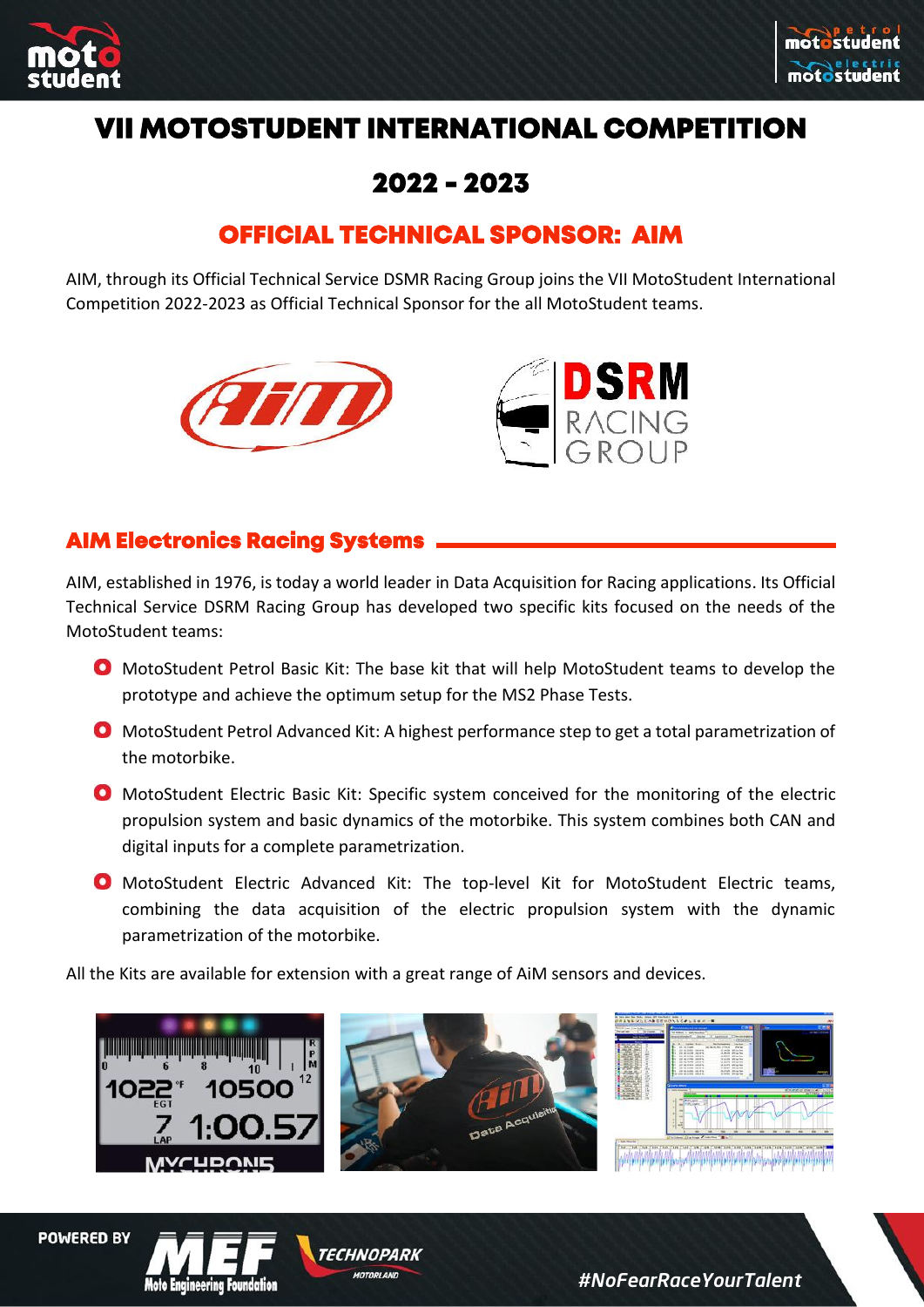



# **AIM Data Recording MotoStudent Petrol Basic KIT**

#### **MyChron 5S**

Dash – Data Acquisition. MyChron 5 includes a lithium battery with the possibility to connect to an external power supply. Includes RPM sensor, engine temperature sensor and lap time (GPS).

The main data recorded are speed by GPS, line, gyro (3 axis), accelerometer (3 axis), RPM, engine temperature…

Download is made by WiFi through Race Studio 3 Software.

#### **MyChron Expansion**

The MyChron Expansion for MyChron 5 allows to connect a wide range of sensors like pressure sensors, potentiometers (not suspension), speed sensors, temperature… It allows to connect 4 analogic inputs or 3 analogic inputs + 1 digital. Sampling rate is 10 Hz.

## **Lambda CAN**

The AIM Lambda Sensor records the engine carburation in every moment, in order to adjust the air/fuel ratio with the maximum efficiency.

#### **"T" Adaptor for Engine Temperature Sensor**

Adaptor to install a temperature sensor. It must be installed in the middle of the refrigeration hoses. The available connections are 15 or 20mm diameter, depending of the hoses installed.

## **Signal Sensor Adaptor (Metallic Connector)**

Adaptor to get the signal of every sensor already installed on the prototype.













TECHNOPARK **MOTOR AND**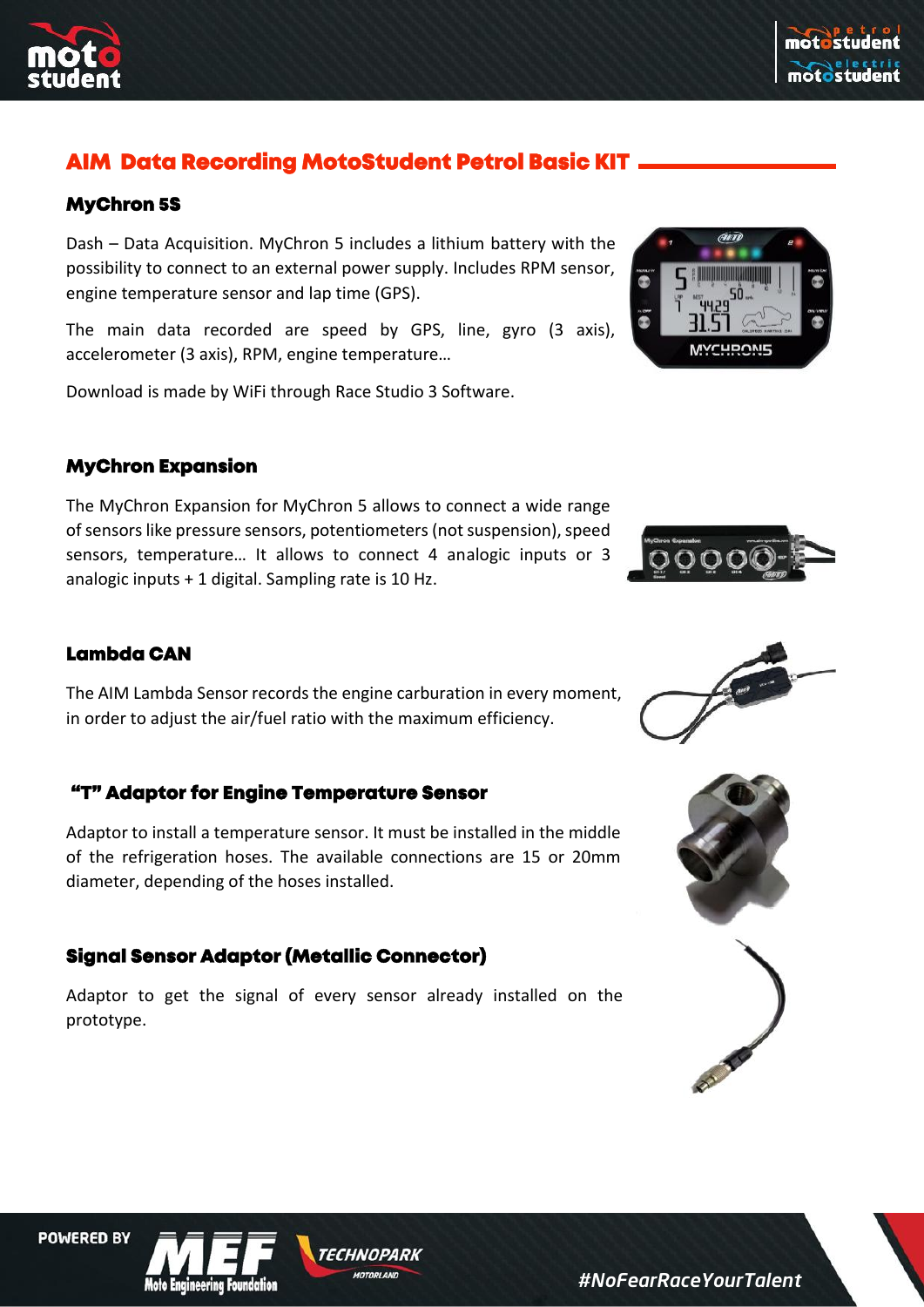



## **AIM Data Recording MotoStudent Petrol Advanced KIT**

#### **MXM**

Data Acquisition. To be connected to an external power supply. It includes rpm sensor, GPS, Lap Time (beacon and GPS) and CAN BUS connection.

Sensors can be connected to 4 configurable analogic channels + RPM input + 2 digital channels + 2 power outputs up to 15A. It's an expandable system with the possibility of customizing sensors and sampling frequencies.

Download is made by WiFi through Race Studio 3 Software.

#### **Lambda CAN**

The AIM Lambda Sensor records the engine carburation in every moment, in order to adjust the air/fuel ratio with the maximum efficiency.

#### **Suspension Sensors**

The stroke of the sensors can be 150 or 75mm. Connectors to the logger are included.

#### **Engine Temperature Sensor**

PT100 termo-resistance. Extension included in the kit.

#### **"T" Adaptor for Engine Temperature Sensor**

Adaptor to install a temperature sensor. It must be installed in the middle of the refrigeration hoses. The available connections are 15 or 20mm diameter, depending of the hoses installed.

#### **Signal Sensor Adaptor (Plastic Connector)**

Adaptor to get the signal of every sensor already installed on the prototype.













**POWERED BY** 

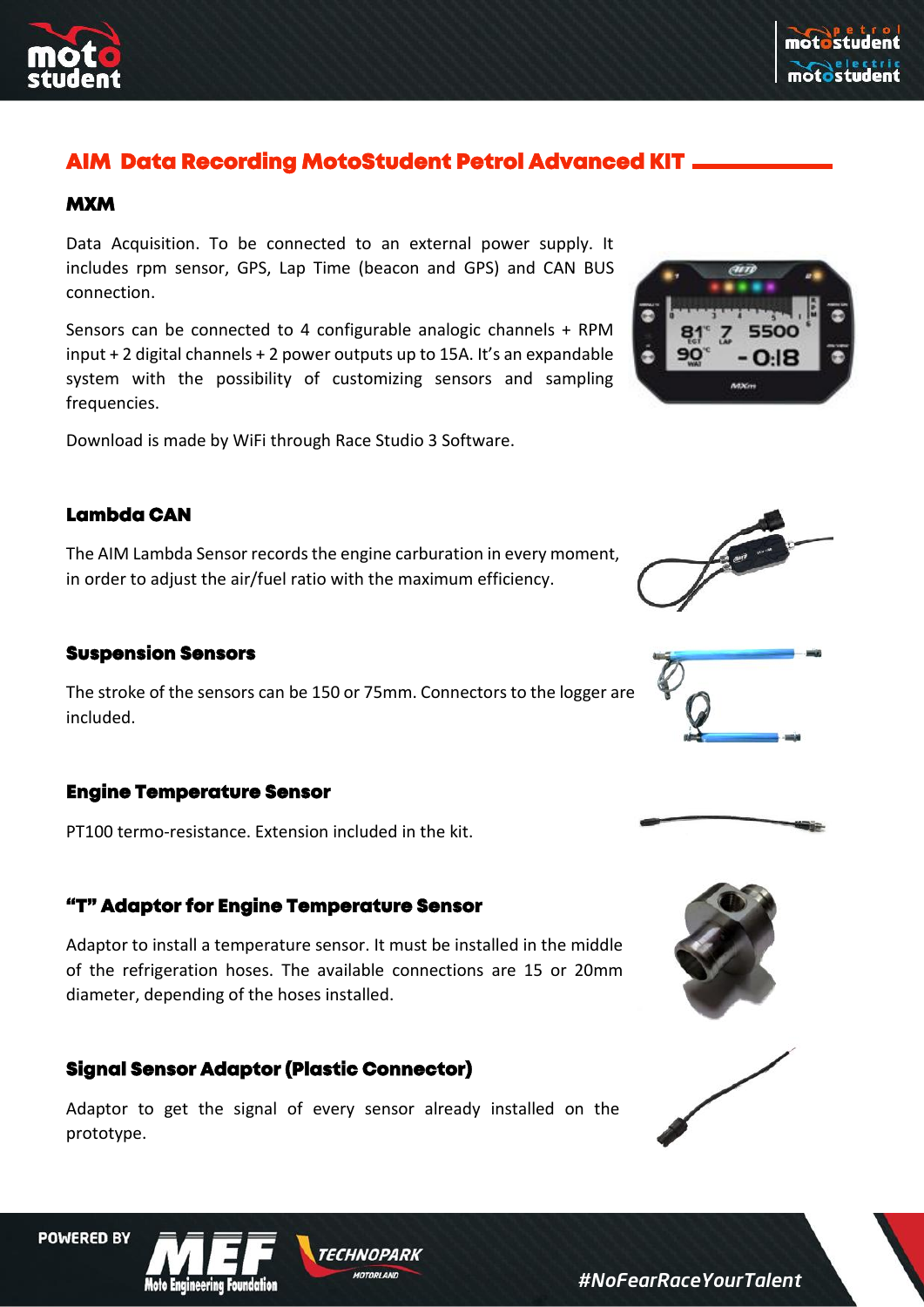

# **AIM Data Recording MotoStudent Electric Basic KIT**

#### **MXM**

Data Acquisition. To be connected to an external power supply. It includes rpm sensor, GPS, Lap Time (beacon and GPS) and CAN BUS connection.

Sensors can be connected to 4 configurable analogic channels + RPM input + 2 digital channels + 2 power outputs up to 15A. It's an expandable system with the possibility of customizing sensors and sampling frequencies.

Download is made by WiFi through Race Studio 3 Software.

CAN protocol 100% configurable, adaptable for any necessity.

# **AIM Data Recording MotoStudent Electric Advanced KIT**

#### **MXM**

Data Acquisition. To be connected to an external power supply. It includes rpm sensor, GPS, Lap Time (beacon and GPS) and CAN BUS connection.

Sensors can be connected to 4 configurable analogic channels + RPM input + 2 digital channels + 2 power outputs up to 15A. It's an expandable system with the possibility of customizing sensors and sampling frequencies.

Download is made by WiFi through Race Studio 3 Software.

#### **Suspension Sensors**

The stroke of the sensors can be 150 or 75mm. Connectors to the logger are included.

**MOTOR AND** 

#### **Motor Temperature Sensor**

It is a PT100 termo-resistance. Extension is included in the kit.







**POWERED BY**